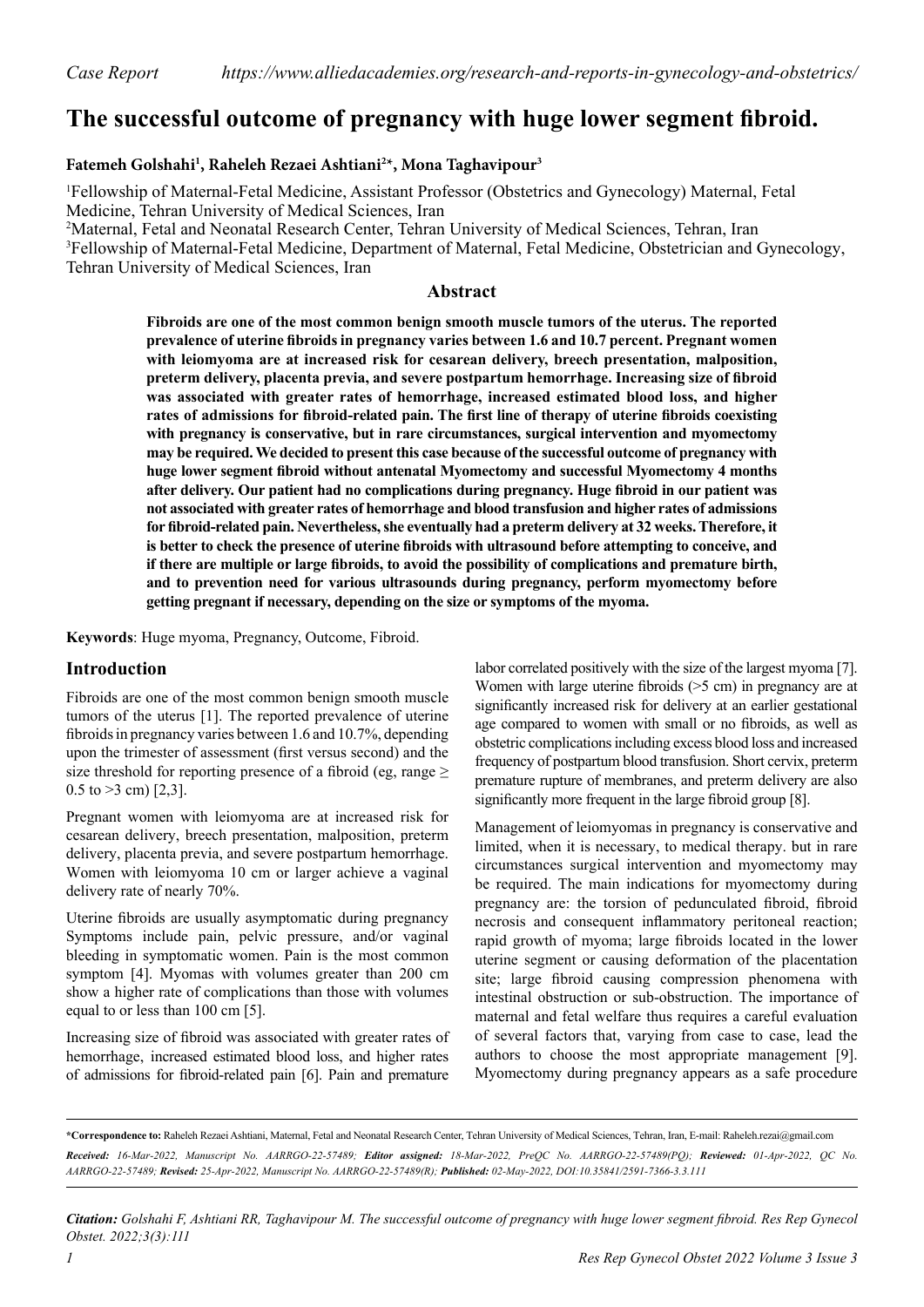in cases of symptomatic uterine fibroids not responding to conservative management and therefore it may be considered, following appropriate counselling regarding the associated risks [10].

Though rarely, rapidly growing and very large myomas can be an indication for myomectomy during the second trimester of pregnancy, because of the limited space for fetus development. Laparotomic myomectomy should be preferred over laparoscopic myomectomy in cases of very large myomas, due to prolonged operative time, inapplicability of in-bag morcellation and related risks of dissemination of a leiomyoma or leiomyosarcoma [11,12]. Also The Cesarean Myomectomy is associated with clinical insignificant increase in operative time, blood loss and hospital stay, especially with multiple and large size myomas Cesarean Myomectomy should be preferred over Cesarean section alone especially by experienced surgeons with appropriate haemostatic techniques and tertiary care centres [13].

We decided to present this case because of the successful outcome of pregnancy and cesarean section with a huge lower segment fibroid (about 25×30 cm) without increased risks of postpartum hemorrhage and blood transfusion and without antenatal and cesarean Myomectomy.

#### **Case presentation**

A 36 years old woman, Gravid:3, para:2, Live:1, Death :1 (previous two cesarean section) with gestational age:32 weeks and 5 days, was referred to our hospital with a vast lower segment uterine fibroid and third cesarean section, with a chief complaint of labor pain from a few hours ago. The patient had a past medical history of hypertension since her first pregnancy six years ago, which terminated her pregnancy at 34 W because of pre-eclampsia. And after delivery, due to persistent high blood pressure, she took two tablets of amlodipine 5 mg daily. The patient's second pregnancy was three years ago, which ended at 28 weeks for unknown reasons, and the infant died a week later. The patient didn't mention any myoma in two previous two cesarean section.

The first ultrasound examination in the  $8<sup>th</sup>$  week of pregnancy had shown huge non-measurable fibroids on the posterior wall of the uterus. On the second sonography, at 11<sup>th</sup> weeks, a very large myoma of about 18-19 cm was seen. Ultrasound at 15 weeks also showed subserosal peduncle fibroid with dimensions of 180×119×175 cm in the lower segment of the uterus. At 17 weeks, its size was estimated at 161×131 cm, which caused the fetus to move upward and straight from the uterine. In the last ultrasound at 29 weeks of pregnancy, a large myoma was seen in the lower segment of the uterine body measured 172×170 cm.

According to the mentioned ultrasounds, the myoma did not change in size during the pregnancy. Due to the patient's history of preterm delivery and high blood pressure, aspirin 80 mg daily was prescript since preconception. Furthermore, the patient was consuming enoxaparin 40 mg for three months and antenatal corticosteroids for lung maturity administrated

two days ago.

The patient had stable vital signs at admission to the ward. BP=135/80 PR=78 RR=20 T=37. The Cervical dilation was 2 cm, and cervical effacement was 20%. On examination of the abdomen, a large fibroid surrounded the entire abdomen (25  $cm \times 35$  cm) (Figure 1), and there was a Pfannenstiel scar on the abdomen. On ultrasound, the cervical length was 20 mm.

The uterine contractions was moderate force and after hydration and rest to the mother, contractions became more regular with every 4 minutes interval and 40 seconds duration and therefore with the possibility of uterine rupture, the decision was made to have an emergency cesarean section. Before the operation, Complete Blood Count and liver function tests were requested, where Hemoglobin=17.3, platelets=176, and Liver function tests was normal.

Pre -operation four-unit packed red blood cells was reserved. The patient was hydrated with 1000 cc normal saline serum, and high-risk consent was informed with the arrangement of multiple blood products and the chance of caesarean hysterectomy. On top of that, the possibility of ICU admission for the mother and NICU admission for the fetus was consulted with the mother.

After prepping, draping, and catheterizing the bladder, under spinal anesthesia, a midline incision was performed over the skin from pubis until supra umbilical space. After inserting the abdomen there was a huge mass from the xiyfoid until deep into the pelvic cavity was lateral extensions to both sides of abdominal cavity therefor huge mass was seen, we looked for the uterus to find well the baby is inside the uterus. After finding the round ligament attachment to the abdominal wall, we know that the uterus was located anterior to the myoma, and the myoma was completely posterior to the uterine cavity and accuses to the baby was not very difficult.

First, the bladder flap was lowered as far as possible, and Kerr incision was made on uterine lower segment. Which was cut higher due to lack of access to the fetus? (Figure 2) Shows new-born with 7/8 Apgar and footling breech, which immediately require to be transferred to NICU and a presence of a Neonatologist.

After the delivery, the placenta and the membrane were removed, and the uterus was courage with two gases. The uterus was not removed from the abdominal cavity because of



*Figure 1. A large fibroid surrounded the entire abdomen.*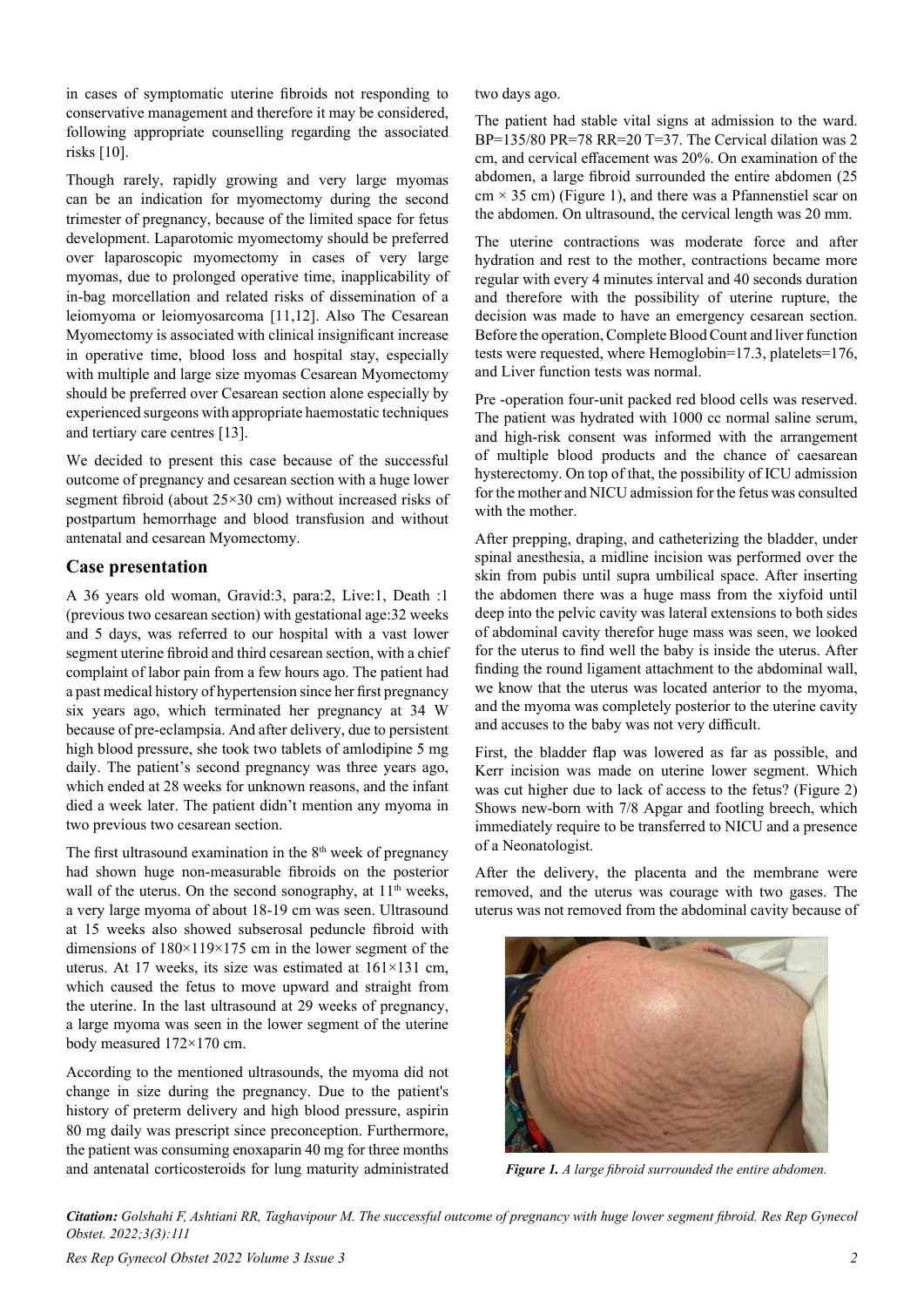

*Figure 2. Cesarean section with kerr insicion.*



*Figure 3A. Huge myoma.*



*Figure 3B. Uterine after successful myomectomy.*

a large myoma, and the incision of the uterus was repaired. A hemovac drain was inserted into the right side of the patient's abdomen. Hemorrhage was within manageable limits, a cesarean hysterectomy was avoided, and other layers of the abdominal wall were repaired anatomically.

Finally, the patient expected postoperative recovery was successful and did not need a blood transfusion.

An ultrasound one month after delivery showed a very large myoma extending from the pelvis to the epigastrium and from the patient's right side to the left side. Due to the enormous size of the fibroid, size measurement was not possible. Moreover, moderate hydro nephrosis appeared in the patient's right kidney.

The patient underwent a successful Myomectomy after four months (Figure 3A and Figure 3B).

#### **Discussion**

Prospective studies using ultrasound to follow the size of uterine fibroids throughout pregnancy have shown that most fibroids (60%-78%) do not demonstrate any significant change in volume during pregnancy [14,15]. Approximately 10% to 30% of women with uterine fibroids develop complications during pregnancy, according to the size definitely the larger that more complications [16].

Although most women with fibroids have uneventful pregnancies, the weight of evidence in the literature suggests that uterine fibroids are associated with an increased rate of spontaneous miscarriage, preterm labor, placenta abruption, malpresentation, labor dystocia, cesarean delivery, and postpartum hemorrhage. During pregnancy pain is the most common problem of fibroids. The symptoms can usually be controlled by conservative treatment, but may require definitive surgical resection in rare instances. In our case, no significant size change was observed in the ultrasounds performed from the 8<sup>th</sup> to 29<sup>th</sup> week, and the patient had no complications except preterm delivery.

The Thomas Obinchemti Egbe study showed that the prevalence of uterine fibroids in pregnancy was 16.7%. Increasing age and low parity were associated with uterine fibroids in pregnancy. Feeling of pelvic mass, acute abdominal pain, vaginal bleeding were clinical features associated with uterine fibroids in late pregnancy. Adverse maternal and fetal outcomes were low 5 min Apgar scores, increased cesarean birth rates, and primary postpartum hemorrhage [17]. In our case, the 5 min Apgar score did not decrease, and postpartum hemorrhage was normal.

Most of the fibroids in pregnancy are asymptomatic but may be associated with complications affecting pregnancy lag and labor depending on their size and location. Therefore, pregnancy has to be cautiously screened in the antenatal period, through regular follow-up, and any adverse obstetric complications detected might improve the outcomes. The use of ultrasound has simplified the diagnosis and management of fibroid in pregnancy [18]. In our case, the patient was followed up regularly with ultrasound and examined for size and complications.

The uterine fibroids first line of management in pregnancy is conservative. However, in the presence of complications, good selection criteria need to be applied to individualize patient care for optimal results. Caesarean Myomectomy can be performed in carefully selected cases. Our patient had responded well to conservative management. Thus, antepartum Myomectomy was not performed. Because of the emergency cesarean section due to uterine contractions and huge fibroid, and our patient was not a candidate for cesarean Myomectomy. The decision was made to perform Myomectomy at a distance from the cesarean section  $\cdot$  to decrease complications and risk of atony and postpartum hemorrhage.

#### **Conclusion**

In this case, the patient had a huge uterine fibroid, which is evaluated regularly with ultrasound from the beginning of